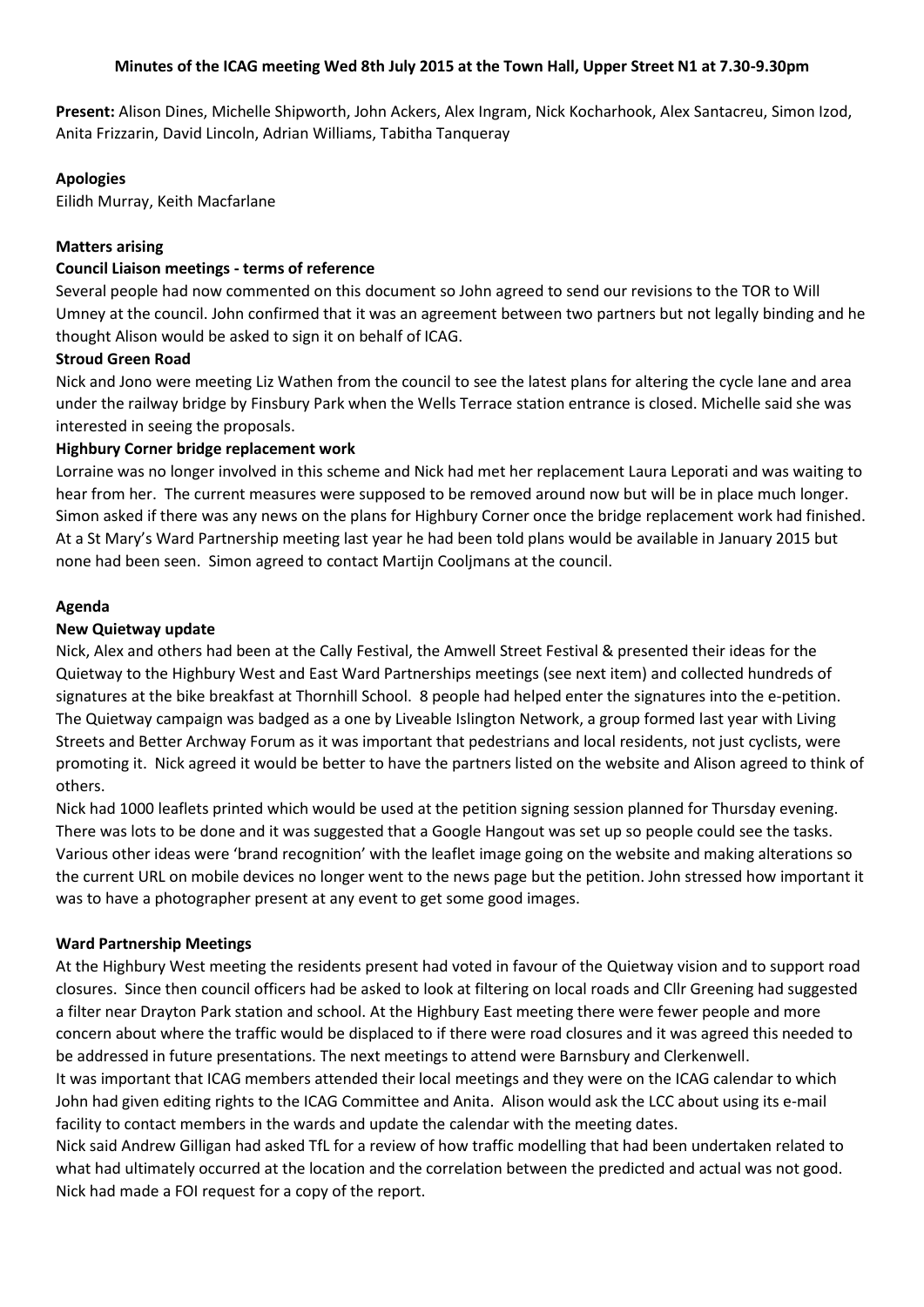## **Space for Cycling petition**

LCC were keen for this petition to be presented to all the borough councils as soon as possible. After some discussion John agreed that he and David would work out the most positive way to use it. It was also agreed that all those that had signed it should be contacted and asked to sign the new Quietway petition.

## **Feedback on events in June**

The ICAG AGM was considered to be a success with a similar number attending as the year before, although they were all 'family and friends' rather than new people.

Nick had been to the Cally Festival as the Liveable Islington Network. The stall was next to Sustrans which was useful but given the large numbers attending interest was not as great as it could have been and about 70 signatures were collected for the Quietway campaign.

Jono, Tabitha, Anita and Alison had been with Hackney and Haringey colleagues at the Festival of Cycling in Finsbury Park and also collected signatures. The stall had been in a good location and some interesting contacts had been made, although no councillors attended.

## **RideLondon**

Nick was now spending a lot of time on the Quietway campaign which had not started when he offered to lead the feeder ride. John suggested Steve Knattress as a new leader and Alison said she would ask him. Several people were away or unable to help out with marshalling so Alison would contact the LCC about getting

volunteers from outside ICAG. Alex S, Eilidh and John were able to help.

#### **Offord Road scheme**

ICAG had asked for bi-directional cycle bypasses on this street and that the echelon parking was removed. The bidirectional bypasses had now been included in the scheme but the parking had not been removed so there was concern that the bypasses would be too narrow and that they would not be easy for cyclists to get in and out of. However, given the current ICAG workload John felt no more could be done by the group on this scheme and that if the local residents found it was not working they should contact the local councillors about improving it.

#### **LCC Borough Co-ordinators meeting on 16th July**

Alison was unable to attend this. No one present was able to go in her place and she would ask Tom if he could.

#### **Any other business**

## ICAG bike maintenance workshop at Sunnyside Gardens

At very short notice Adrian had been told the June workshop had to be cancelled as there was a problem about gaining access to the building. However he had gone there anyway and worked outside. He was waiting to hear about the July workshop but was prepared to do the same thing and there was no workshop in August so he could wait a few months before deciding how to proceed if access to the building was no longer going to be available. The meeting thanked Adrian for his longstanding support of the workshop.

## Temporary re-routing of A1 along Tufnell Park Road

David reported that after Christmas Tufnell Park Road would be affected by the closure of the A1 for bridge repairs and that cars would be re-routed along Tufnell Park Road, with lorries along Brecknock Road for 3-4 weeks. David was concerned about the safety of cyclists using the junction by Tufnell Park tube as a pedestrian island was going to be removed as part of the temporary scheme. He wondered if an ASL would be beneficial but it was felt that would depend on other factors such as the phasing of the traffic lights and any banned turns. It was suggested he discuss the issue with local resident Christian Wolmar and that TfL should be encouraged to let cyclists continue to use the A1 whilst motor traffic was being diverted.

## London Sustainability Exchange and ClientEarth's Healthy Air London meeting

John had attended this event at which about 100 people were present. The main measures were that; Labour felt the introduction of the ultralow emission zone (ULEZ) was too slow but the Mayor thought it was not; most people there were not cyclists but believed cycling was a good thing to encourage and; public health needed to engage more with policy makers.